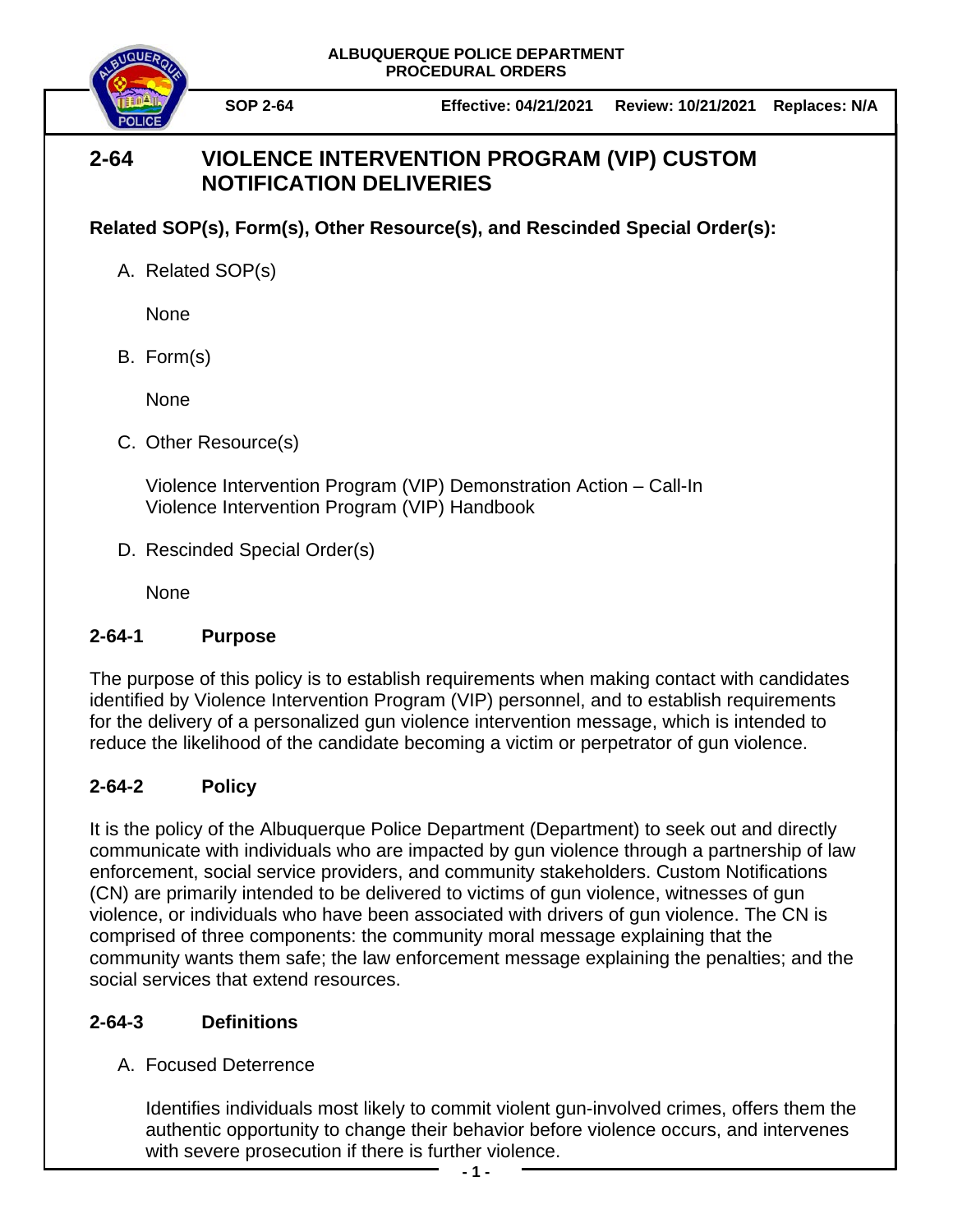

B. Group/Gun Violence Intervention (GVI)

An intervention that seeks to reduce violence quickly and dramatically by influencing the behavior of groups or individuals identified to be drivers of gun violence. The GVI framework establishes direct communication with identified groups or individuals by a partnership of law enforcement, service providers, and community members.

C. Gun Violence Information Sharing (GVIS)

A meeting that is held between Department personnel and multi-agency law enforcement public safety partners that focuses on shooting with injury reviews, identifying groups and individuals that drive gun crimes, and intervention and enforcement strategies.

D. Influencer

A person who has a strong, influential relationship with a victim or perpetrator of gun violence, including but not limited to a spouse, parent, grandparent, or guardian.

E. Violence Intervention Program (VIP) Custom Notification (VIP CN) Delivery

An organized delivery of the gun violence intervention message to a high-risk individual, identified driver of violent crime, and/or gang/group member. These encounters/interactions are consensual and can be terminated by the individual at any time during the delivery.

F. Violence Intervention Program (VIP) Law Enforcement Lead

The Deputy Chief of the Investigative Bureau and/or their designee who is responsible for the law enforcement delivery of the VIP CN.

G. Violence Intervention Program (VIP) Program Manager

Department employee who is responsible for nurturing and maintaining the VIP partnership, coordinating among independent agencies and departments, and otherwise ensuring that the implementation goes smoothly by adding capacity where it is needed and engaging in collaborative problem solving.

#### **2-64-4 Procedures for VIP CN Deliveries for Adults**

- A. To be identified as a VIP CN candidate, Department personnel working with the VIP shall determine the candidate was: **7**
	- 1. A victim of a shooting;
	- 2. Is an associate or influencer of an individual involved in a shooting;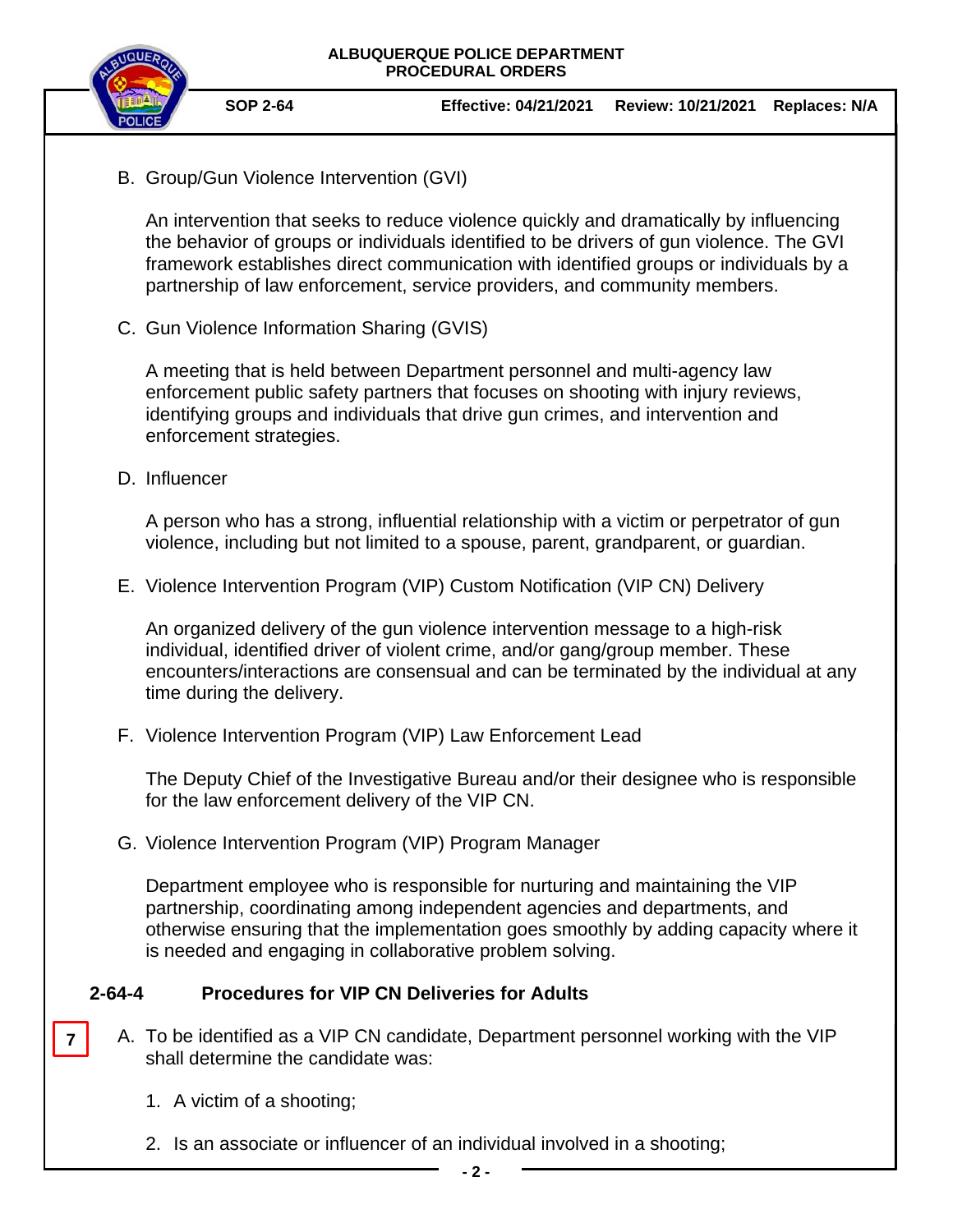# **ALBUQUERQUE POLICE DEPARTMENT PROCEDURAL ORDERS SOP 2-64 Effective: 04/21/2021 Review: 10/21/2021 Replaces: N/A** 3. A group member or individual identified during GVIS or shooting link analysis as connected to gun violence or potential gun violence; and 4. Referred from Department personnel; an outside law enforcement agency the District Attorney's Office; or from outreach, faith- or community-based coalition team members. B. An individual who has pending charges for a crime involving a gun is ineligible for a VIP CN delivery. C. Preparation for a VIP CN Delivery 1. When a VIP CN candidate is identified, the VIP Law Enforcement Lead shall: a. Ensure a threat assessment and background check is completed on the candidate; b. Draft a personalized VIP letter, when applicable or warranted, advising of the penalties specific to that candidate if they choose to be involved in a violent crime; c. Coordinate the law enforcement personnel who shall deliver the VIP CN; and d. Ensure that the identified law enforcement personnel delivering the VIP CN shall coordinate with the social services component of VIP for a collaborative VIP CN delivery. D. Delivery of the VIP CN 1. Sworn personnel who are responsible for delivering a VIP CN shall: a. Advise the Emergency Communications Center (ECC) or create a call for service through the Computer-Aided Dispatch (CAD); b. Notate in the CAD the VIP CN candidate's location and identity; c. Contact the VIP CN candidate to establish that the contact is a consensual meeting; i. If the VIP CN candidate refuses to communicate with Department personnel or asks Department personnel to leave the property/residence, regardless of whether the VIP CN successfully has been delivered or not, Department personnel shall immediately leave the property/residence, terminating the consensual encounter. d. Present the VIP letter, and deliver the GVI message; and e. Remain on-scene to ensure the social services component of VIP successfully delivers their message and resources, if feasible. 2. Department personnel may present the VIP letter, and deliver the GVI message to a family member, influencer, or associate of the VIP candidate. E. After-Action for a VIP CN Delivery **7 7 7 5**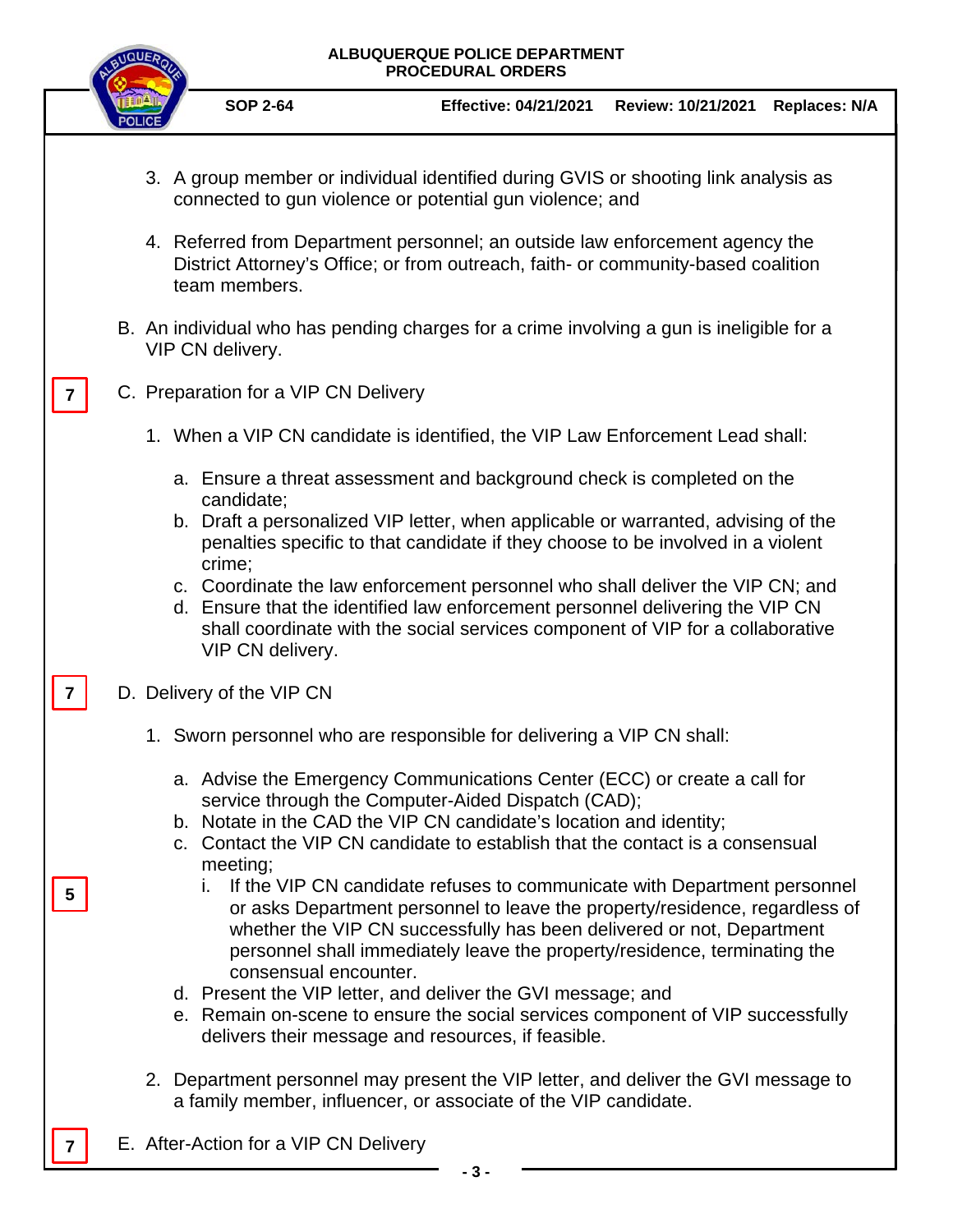#### **ALBUQUERQUE POLICE DEPARTMENT PROCEDURAL ORDERS**



- 1. Department personnel shall advise the ECC of the outcome of the VIP CN delivery, and the results shall be noted in the Computer-Aided Dispatch (CAD) report.
- 2. The VIP Law Enforcement Lead shall ensure the VIP CN delivery is recorded in the VIP record management database.

#### **2-64-5 Procedures for VIP CN Deliveries for Juveniles**

- A. To be identified as a VIP CN candidate who is a juvenile seventeen (17) years of age or younger, Department personnel working with VIP personnel shall determine the candidate was:
	- 1. A victim of a shooting;
	- 2. Is an associate of an individual involved in a shooting;
	- 3. A driver of gun violence;
	- 4. A group member or individual identified during GVIS or shooting link analysis as connected to gun violence or potential gun violence; and
	- 5. Referred from Department personnel; an outside law enforcement agency; the District Attorney's Office; or from outreach, or faith- or community-based coalition team members.

#### B. Preparation for a VIP CN Delivery

**7**

- 1. When a VIP CN candidate who is a juvenile is identified, the VIP Law Enforcement Lead shall:
	- a. Ensure a threat assessment and background check is completed on the candidate;
	- b. Contact the Juvenile Probation Office (JPO) to determine whether the juvenile is on probation and consider whether a VIP CN shall be delivered. This is determined by Juvenile Probation and/or Community Custody. Determination is made based on the consent of the parent/guardian and other factors Juvenile Probation has identified that may contribute to the success of the VIP CN;
	- c. If it is determined that a VIP CN shall be delivered, draft a personalized VIP letter advising the future legal penalties specific to that candidate, if they choose to be involved in a violent crime;
	- d. Coordinate the law enforcement personnel who shall deliver the VIP CN;
	- e. Ensure that the identified law enforcement personnel delivering the VIP CN shall coordinate with the social services component of VIP for a collaborative VIP CN delivery; and
	- f. The juvenile's parent or guardian must be present during the VIP CN delivery.